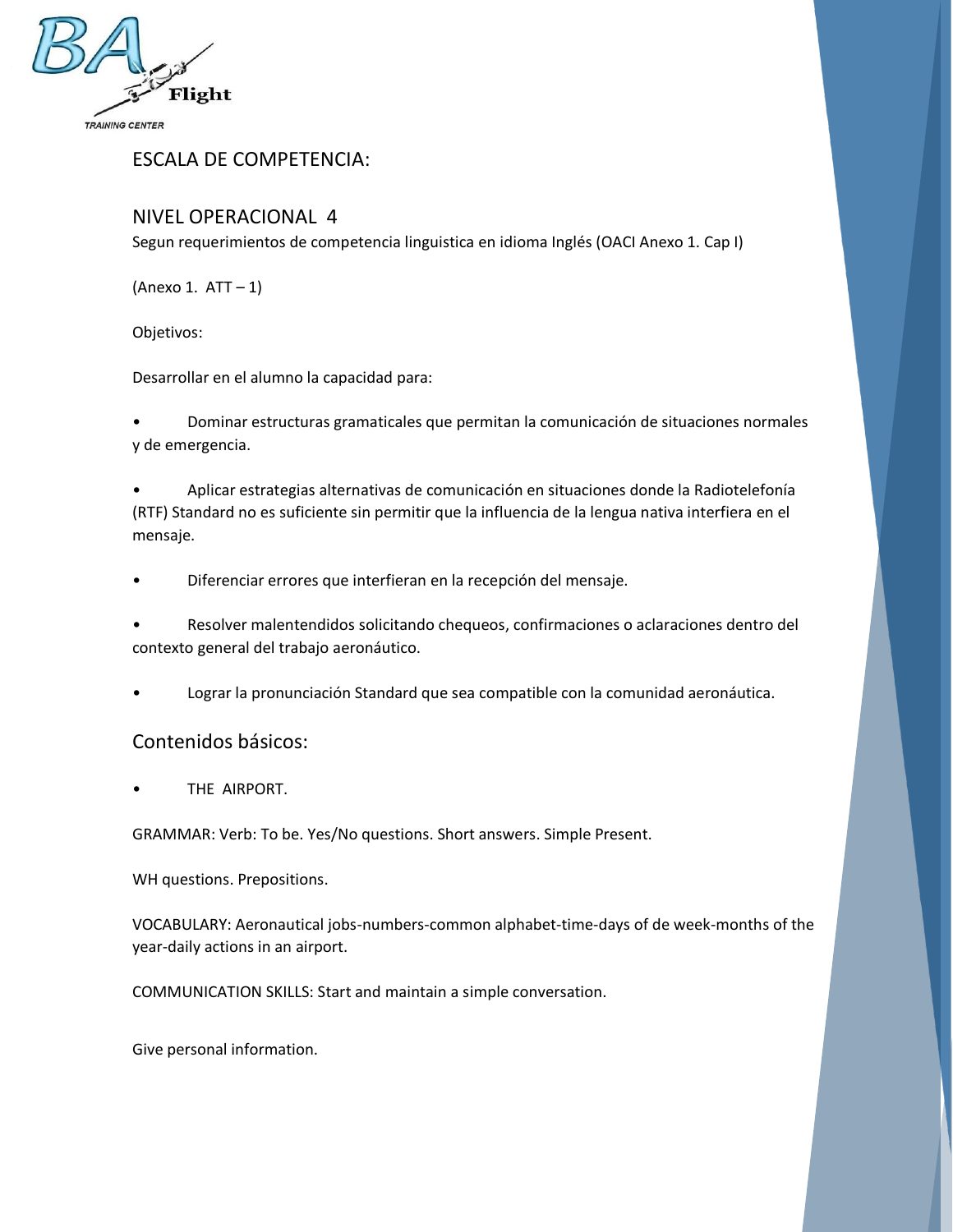

PRONUNCIATION: Intonation in question and answers. Word stress.

TEST: Written and oral.

THE AIRCRAFT

GRAMMAR: Simple Present Tense and Present Continuous Tense. "There is"/"There are". Countables and incountables. "Have" meaning possession. Imperative Mood.

VOCABULARY: Parts of the aircraft. Aircraft's forces and movements. Flight instruments. Cardinal and ordinal numbers. Standard words and phrases in aviation.

COMMUNICATION SKILLS: Ask for and give general information about an aircraft. Describe people, places and things.

Ask for, give or refuse permissions. Communicate using standard words.

PRONUNCIATION: contractions and stress on key words.

TEST: Written and oral.

THE WEATHER

GRAMMAR: To be in the past (Was-Were). Simple Past Tense. Regular and irregular verbs.

Use of "Can". Future "Going to".

VOCABULARY: Seasons of the year. Types of climate. Weather phenomena.

Adjectives to describe weather.

COMMUNICATIONS SKILLS: Ask for and give information about weather.

Express capacities, abilities, permissions and possibilities.

PRONUNCIATION: Sentence stress. Intonation of questions and exclamations.

TEST: Written and oral.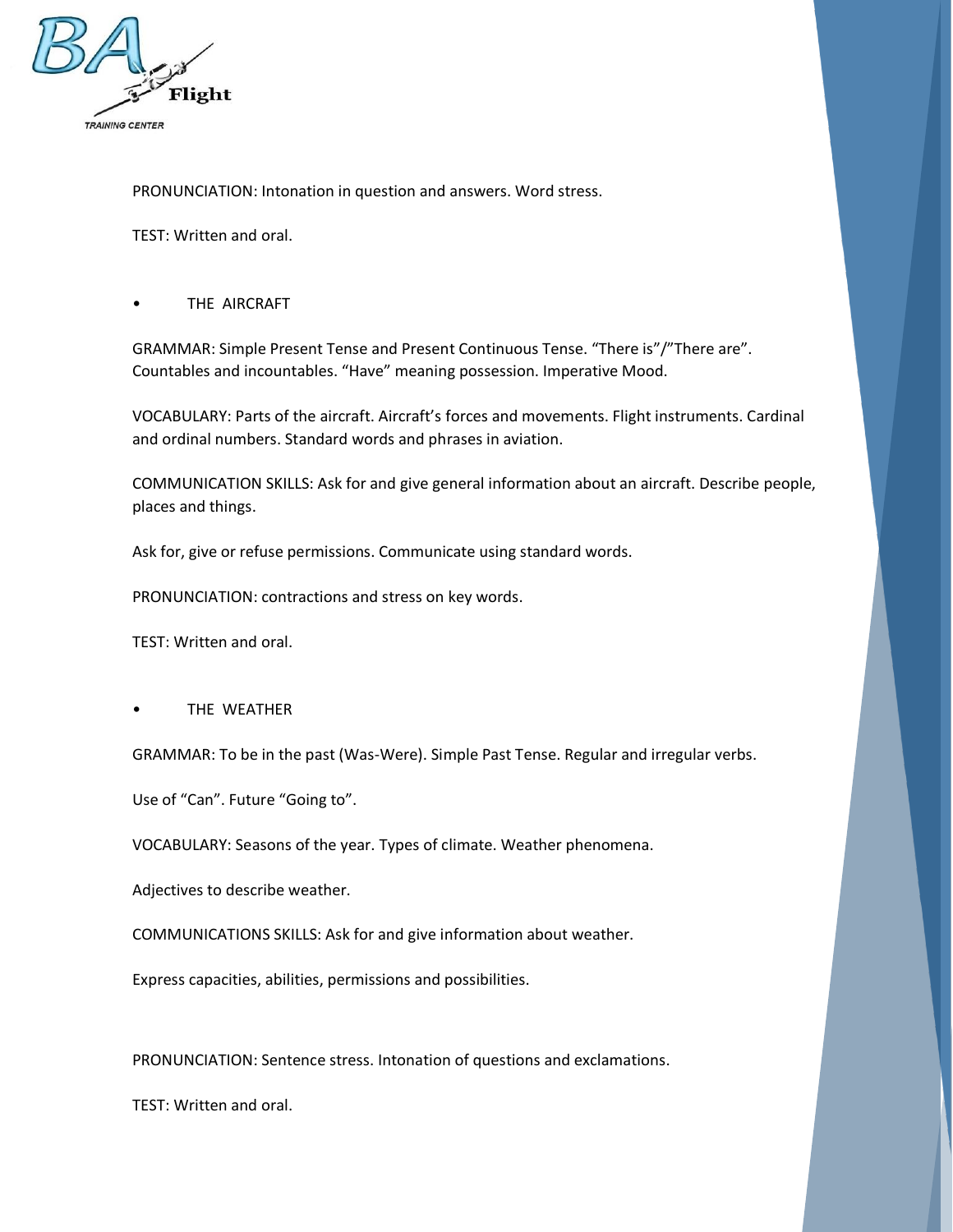

#### **THE FLIGHT**

GRAMMAR: Sequence of tenses (Simple Present-Present Continuous).

Prepositions. Comparative degrees and superlatives.

Modals: Can/Be able to. Must/Have to/ do not have to. Mustn't.

Past Continuous. Sequence of tenses (Simple Past-Past Continuous).

Simple future "Will".

VOCABULARY: Aeronautical information documents. Common abbreviations.

Visual and instrumental procedures. Flight patterns. Emergencies and abnormal situations.

RTF communications.

COMMUNICATION SKILLS: Request air traffic clearances. Ask for and give instructions. Agree or disagree instructions. Announce plans and intentions.

PRONUNCIATION: Intonation in questions and answers. Intonation to express personal emotions.

TEST: Written and oral.

THE AIR NAVIGATION SERVICES

GRAMMAR: Revision of all tenses.

Modals: Can /be able to. Must /Have to/ Need/ do not Have to /needn't.

Predictions: Will /won't / may/ Might.

Conditional. "Would". Conditional type 1.

VOCABULARY: Services in an airport. Departures and arrivals. ATC clearances. Aeronautical information and En – route information. NOTAMS.

COMMUNICATION SKILLS: Ask for and give relevant information for the flight. Give and accept and ATC clearance. Describe an emergency or an abnormal situation. Report flight information / incidents. State claims about risky situations.